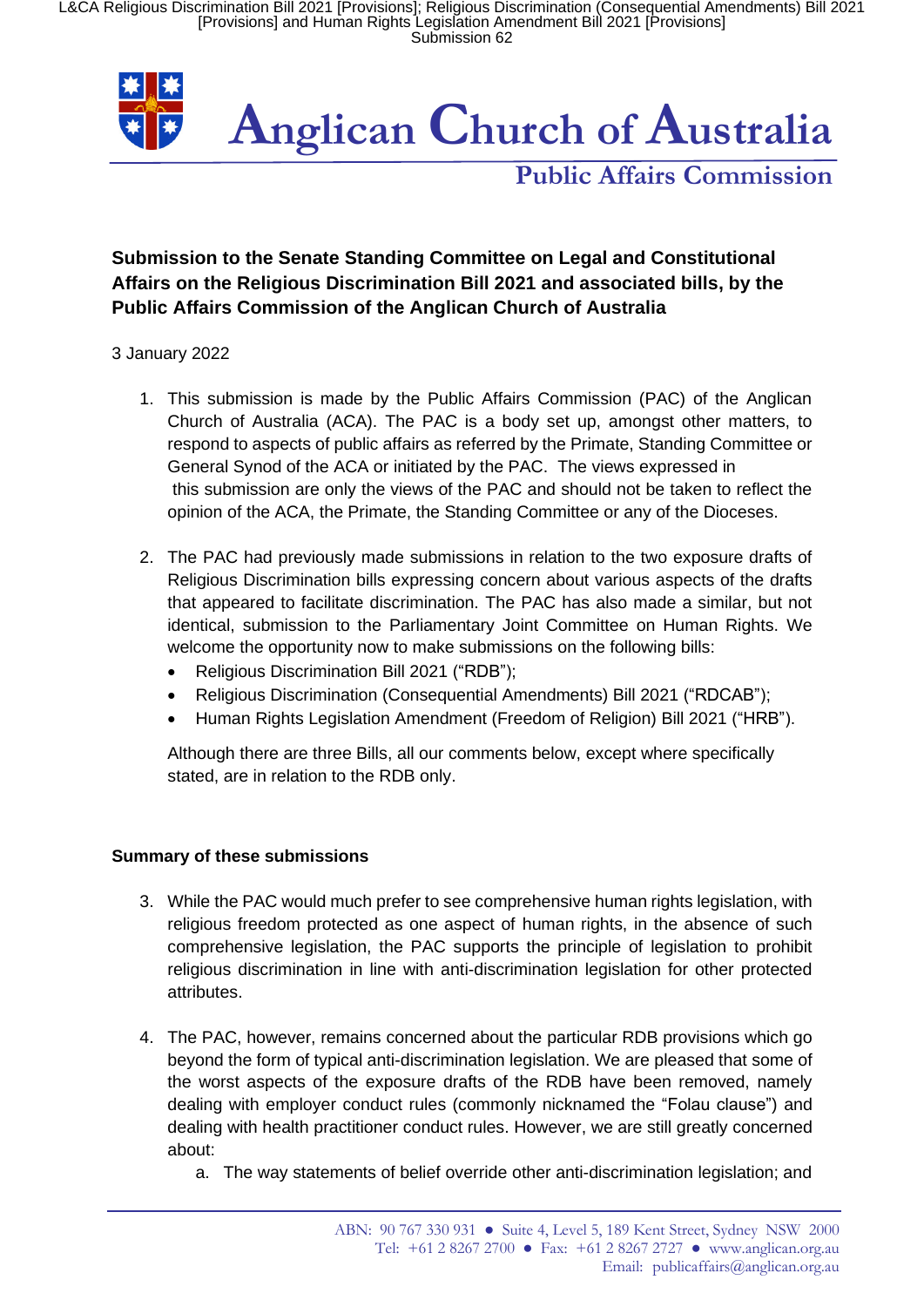b. The extent of the exceptions for religious bodies enabling them to discriminate.

We believe the RDB still gives too much unnecessary scope and encouragement for harmful discriminatory behaviour in the name of religion in a manner that unfairly overrides other equally important human rights to be free from discrimination.

We stress that most Anglican bodies like schools, welfare agencies, aged care facilities and the like have no intention of discriminating against people on the grounds of religion in provision of services and indeed the doctrines of our faith require consideration and care for the most vulnerable within society, regardless of their religion. However, we recognise that the proposed legislation has to cater for a vast range of religions and religious views. It is also the case that some exceptions will be required to enable religious bodies to maintain their character as religious bodies. To enhance and support the rights of others to be free from discrimination, these exceptions will need to be reframed to limit any adverse impact on the wider community, especially the vulnerable.

We therefore urge that the RDB be amended as outlined below as we cannot support it in its current form.

# **Support for human rights legislation and legislation prohibiting discrimination, including religious discrimination**

- 5. The PAC has previously urged that it would be better for anti-discrimination laws to be consolidated and for religious freedom to be protected as part of a coordinated statute protecting human rights. This is because human rights are indivisible and should not be pitted against each other. The PAC has also supported consolidated antidiscrimination legislation where the need to protect against all types of discrimination is seen in a similar context and on similar terms. However, in the absence of comprehensive human rights legislation, the PAC has previously called for and supported the enactment of legislation to prevent direct and indirect discrimination on the grounds of religion. Given the piecemeal nature of anti-discrimination laws, it is essential that such laws protecting against religious discrimination are designed in in a way that is consistent with the operation of other anti-discrimination statutes and do not derogate in any way from those protections. It is essential to protect *all* human rights of vulnerable people.
- 6. The reason for our support for legislation to prevent direct and indirect discrimination on the grounds of religion is not so much for concern about any discrimination against fellow Anglicans, which is extremely rare, but for minority religious groups. In recent times, there has been a frightening rise of hostility and discrimination against Muslims in particular, but there is often also indirect discrimination against a range of minority groups whose days of rest or religious obligations or religious clothing may not comply with the standard requirements designed for the majority. In addition, First Nations people regularly have their sacred places damaged, their beliefs denigrated and have difficulties with access to sacred places and time off to perform necessary rituals. There needs to be legislation that can address these concerns. Members of minority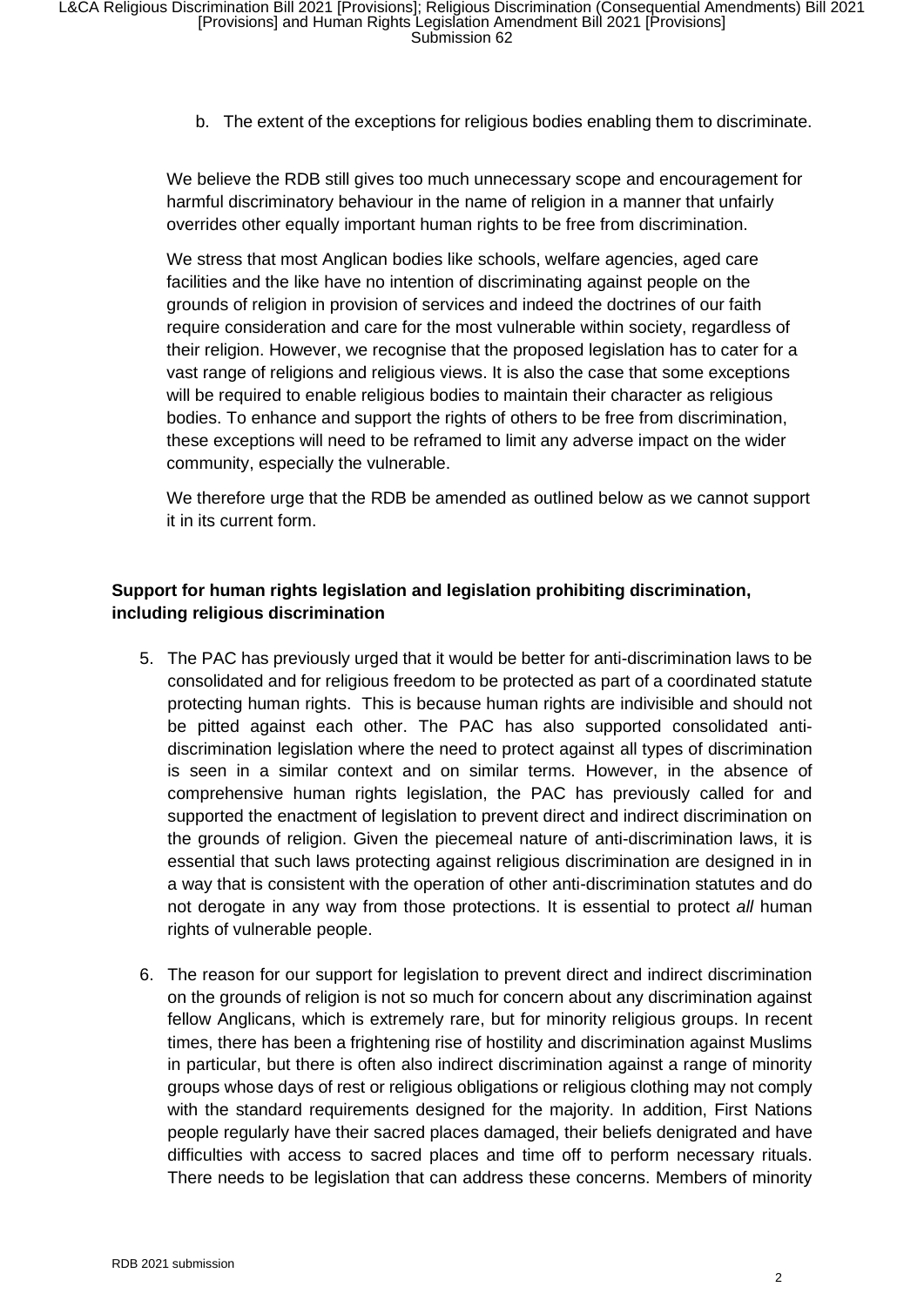religious groups need to be assured that they are valued members of our society and that their human rights matter.

- 7. Religious freedom and protection from discrimination on the grounds of religion are vital aspects of universally recognised human rights. Such freedoms sit alongside other recognised rights to freedom from discrimination on grounds of race, gender, sexuality, disability etc. All such rights need to be protected as much as possible, especially for minority groups and those who are vulnerable. We are pleased that the Bills will require regard to the indivisibility and universality of all human rights which have equal status in international law. We also support the principle that every person is free and equal in dignity and rights (s3(2) of the RDB and to be inserted by the HRB into the other Commonwealth Anti-Discrimination legislation).
- 8. This principle of indivisibility and equal status of human rights means that it is essential that religious freedom should *not* be protected at the expense of other equally important human rights such as the right not to be discriminated against on the grounds of sexuality, gender, race, disability and the like. Efforts must be made to find ways of protecting all these rights as far as possible and to avoid providing a licence to discriminate against others.

### **Impact on other Anti-Discrimination Statutes – s12 RDB**

### *S12 should be removed and operation of other anti-discrimination laws preserved*

- 9. This is at the heart of our objections to the Bill. In line with the need to protect equal and indivisible human rights, our concerns are that this provision provides that statements of belief that satisfy certain criteria do not constitute discrimination under a long list of all the anti-discriminations laws, state and federal. This provision gives an immunity to religious believers to make statements that may be totally racist, sexist or which may ridicule people with disabilities and the like. It inappropriately privileges religious (or anti-religious) statements of belief above other people's rights to be free from discrimination. It also gives religious-based statements a licence to be discriminatory in a way that would be unlawful for other kinds of statements. Removal of s12 would not prevent a person from making statements of belief, as long these do not amount to discrimination or unlawful conduct under other laws.
- 10. Furthermore, the statement of belief as defined in s5 RDB does not have to be an accepted belief within the religion but just something that the individual genuinely believes is part of their religion, no matter how deranged or idiosyncratic that view may be. This means there could be a wide range of unexpected and prejudicial statements that could qualify as a statement of belief.
- 11. The only limitations are those in s12(2) of the RDB. These require a high bar of being malicious or threatening, intimidating, harassing or vilifying, in the sense of inciting hatred and violence. It does not prevent statements of belief that may not reach that bar, but still be entirely humiliating and insulting, and may even be intended to denigrate others, albeit in sincerity.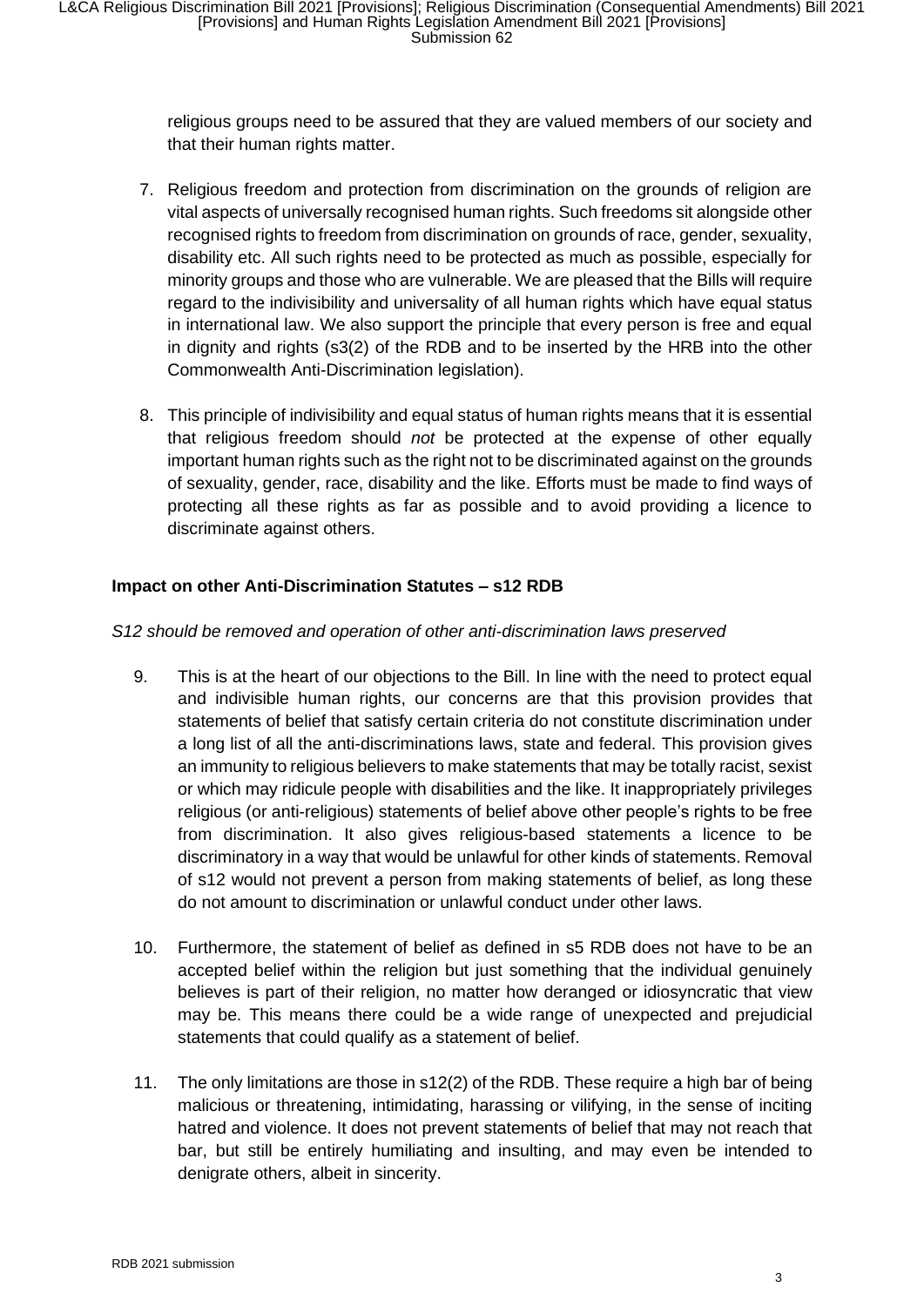- 12. We note that the Explanatory Memorandum says that s12 is only aimed at overriding matters that may amount to discrimination, not to other provisions such as harassment or vilification provisions such as those in s18C of the *Racial Discrimination Act* (Cth). However, s12 also singles out s17(1) of the Tasmanian *Anti-Discrimination Act* which is not about discrimination but in a section dealing with harassment and vilification. This makes the logic behind s12 inconsistent and raises questions about other laws which might be prescribed to be overridden by s12 in future.
	- 13. We continue to urge that s12 be removed and replaced by an express provision to confirm that this Act is not intended to exclude or limit the operation of any other antidiscrimination law which is capable of operating concurrently with the RDB. This would be the only way to ensure all rights are protected equally. This will also require consequential amendments to sections referring to s12 such as s18(4) ) and others that imply it, such as 3(1)(d).
	- 14. Alternatively, if our submissions are not accepted, we urge at very least that the s12(2)(b) limitations be expanded to also exclude protection of statements of belief that a reasonable person would consider would humiliate or insult a person or group.

# **Conduct may still be discriminatory under other Commonwealth anti-discrimination legislation**

- 15. Apart from statements of belief, we are pleased that there is an indication of an intent that other *conduct* in breach of other anti-discrimination legislation is not intended to be affected by the RDB, such as in note 2 to s7(2) and (4) and the note to s9(3) and (5) to that effect.
- 16. As there is a danger that attempts may be made to avoid other anti-discrimination legislation by arguments that the discrimination was on the grounds of a person's religion, not their sex or race, age or ability, we urge that rather than leave such matters in notes, that there should be an explicit statutory provision that states that nothing in sections 7 to 9 of the RDB permits conduct by religious bodies that is otherwise unlawful under other Commonwealth law.
- 17. We still have remaining concerns about whether such wording is sufficient to prevent other anti-discrimination laws from being subverted. For instance, will it still be a breach of the *Sex Discrimination Act* if the body tries to argue that the ground for the differential conduct was not, for example, a person's sexuality but their religious beliefs about sexuality? This could be aided by a further explicit provision to make it clear that even if one of the reasons for conduct is a person's religious beliefs or activity, if there is another reason that may give rise to a breach of other anti-discrimination legislation, then the conduct may still be unlawful under that other legislation. We recommend further that examples could be given in a note or in the explanatory memorandum to demonstrate that.

#### **Religion: Indigenous spirituality**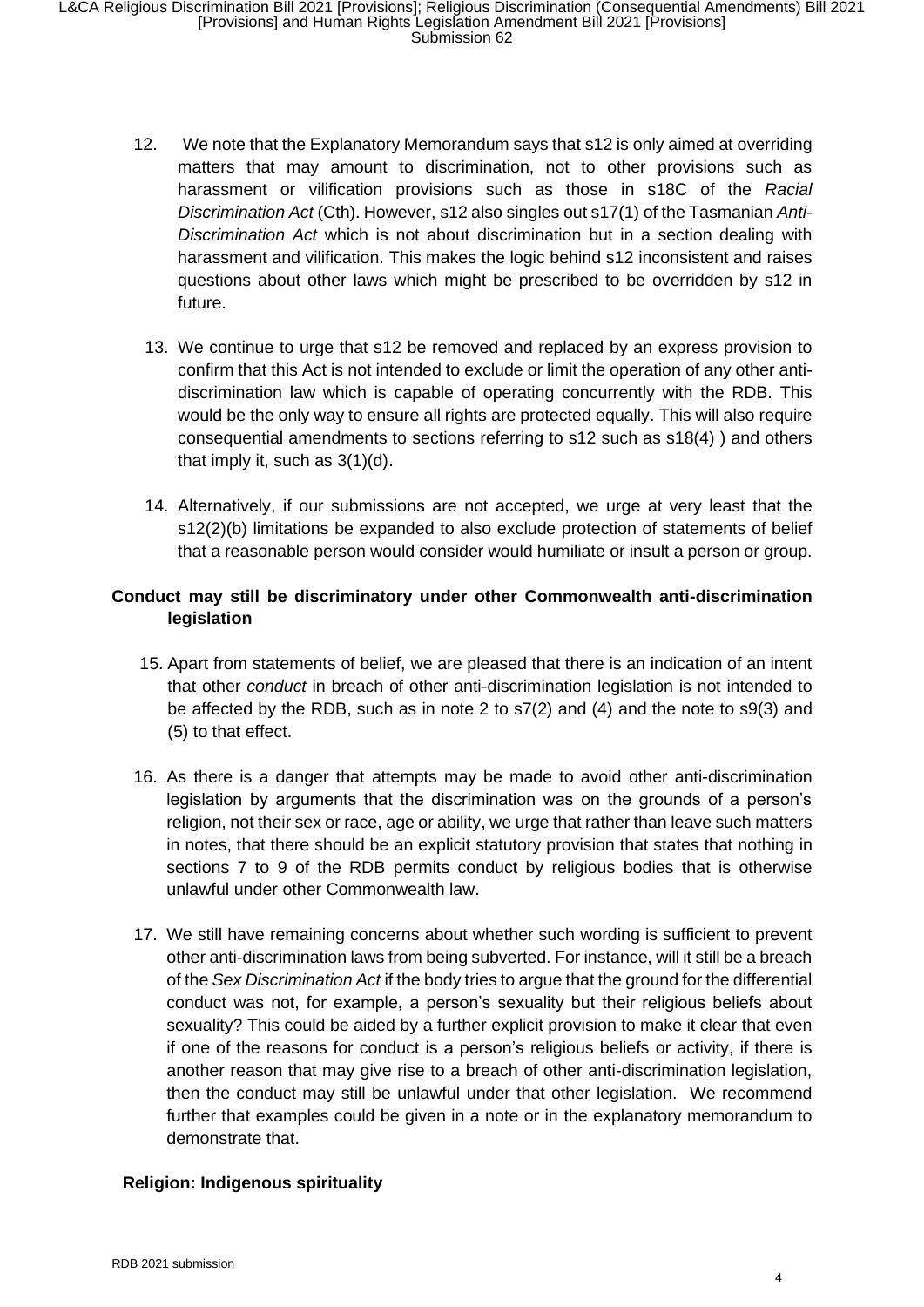18. We are pleased that the Explanatory Memorandum confirms that religious belief (undefined) is intended to capture Indigenous spirituality. As indicated above, First Nations people are regularly the subject of discrimination on the grounds of their religious beliefs and often this involves a failure to recognise their beliefs as equivalent to other major religions. To avoid any doubts, we would support such a specific legislative provision or note in the RDB to expressly confirm that First Nations' spiritual beliefs are religious beliefs, rather than just referring to it in the Explanatory Memorandum.

### **Religious body exceptions – ss7 to 9 and 11**

#### *General approach to these exceptions*

- 19. We note that the Australian Law Reform Commission is not to report on exceptions for religious bodies under other various other Commonwealth Discrimination legislation until 12 months after the RDB has come into force. This is most unfortunate and would seem to be doing things back to front. The ALRC report would give a good indication as to the type of exceptions that should be included in the RDB as well and the appropriate style of framing them. It is a good reason why the RDB should not be passed before the ALRC reports and that the ALRC be asked to examine religious body exceptions for the RDB as well.
- 20. The style of religious body exceptions in the *Sex Discrimination Act* (Cth) is preferable in some respects and should be adopted for the scheme of exceptions in the RDB. For example, rather than just have the wide exceptions for religious bodies in s7(2) of the RDB, which have to be shown to be conduct in accordance with doctrines, tenets, beliefs or teachings of the religion, there could be a separate exception for religious bodies to be able to base "internal matters" like selection of ministers, training for ministry and appointment for participation in religious observances or practices and admission to membership on religious criteria. This is the scheme of s37(1)(a) to (c) of the *Sex Discrimination Act 1984* (Cth), though we would recommend that this be extended to add membership or initiation criteria. We do not believe such an approach would be controversial.

This would enable disputes about such internal matters to be handled within the religious community on the basis of their religious criteria without the need for courts or tribunals to be involved in assessing whether such matters come within doctrines or tenets. This will in turn enable the narrowing of the more general religious body exceptions when dealing with the wider society.

- 21. We also prefer the definition of religious bodies to be those "established for religious purposes", the term used in the *Sex Discrimination Act* 1984 (Cth) s37 and the *Age Discrimination Act 2004* (Cth) s35. Another good alternative is the definition in s81 of the Victorian *Equal Opportunity Act*, (2010) namely:
	- (a) a body established for a religious purpose; or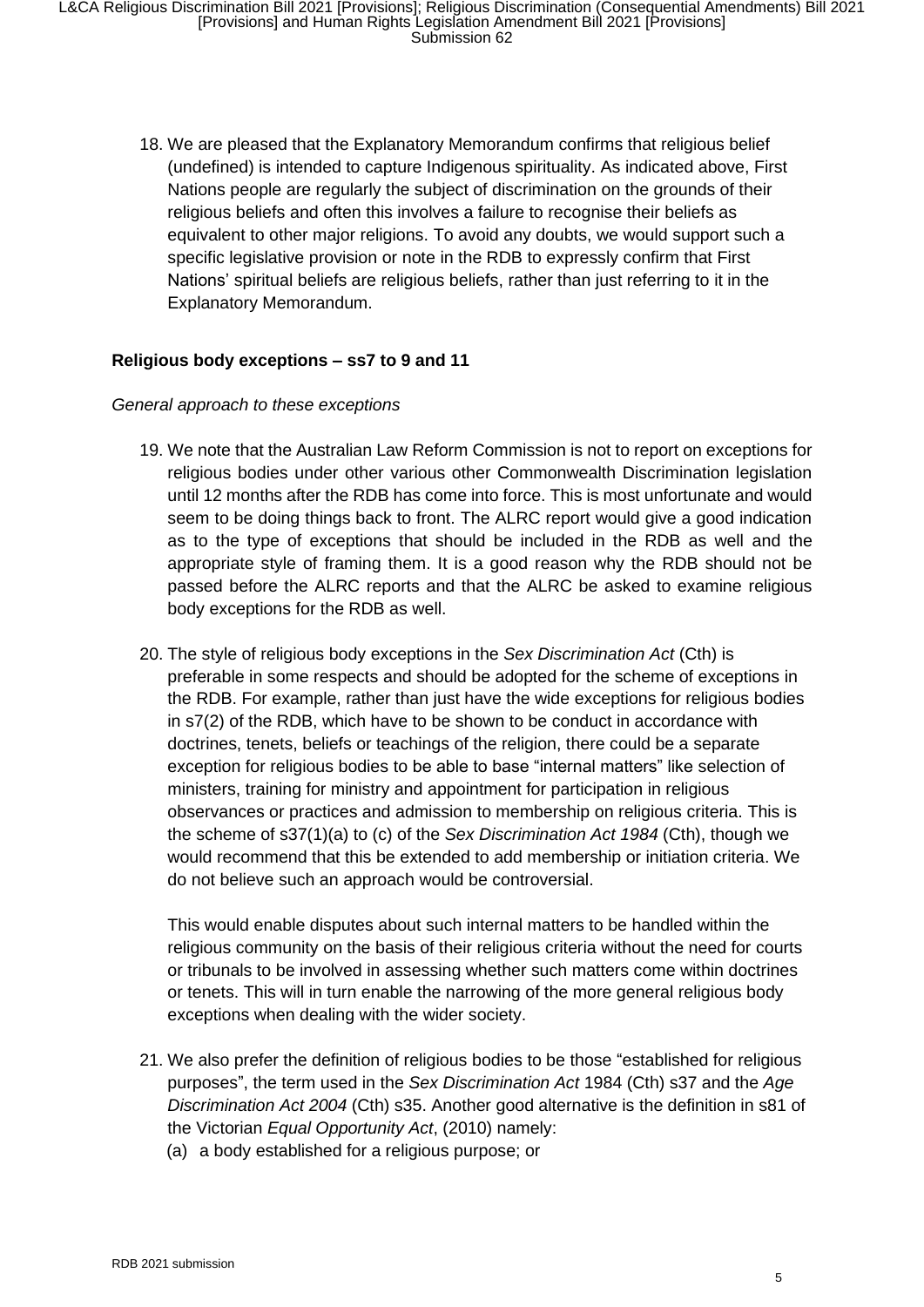(b) an entity that establishes, or directs, controls or administers, an educational or other charitable entity that is intended to be, and is, conducted in accordance with religious doctrines, beliefs or principles.

Such definitions would then exclude bodies or persons who simply want to carry on their own private organisations in accordance with doctrines, tenets, beliefs or teachings of their religion, but are not in themselves bodies established for religious purposes. It would also look to the religious *purpose* of the organisation and enable the removal of the exclusion for bodies engaging solely or primarily in commercial activities which in turn would obviate the need to work out whether a body established for religious purposes engages primarily or only secondarily in commercial activities, such as op shops or gift shops owned by churches, temples, mosques or the like.

It will be necessary to clarify though that "bodies established for religious purposes" is a much wider concept than those listed as a Basic Religious Charity under Charities legislation and should include educational institutions, welfare bodies and the like that are established for religious purposes even if they are registered under a different head of charity.

- 22. There is also potentially some confusion and inconsistency between the specific s8 religious bodies ie hospitals, aged-care providers, accommodation providers and disability services in that there may be similar bodies, such as welfare bodies, that provide services to the public but are not listed in those exceptions. Presumably those will come within the general s7 religious body exceptions, but there will be no logic to the distinctions. There may also be bodies that perform some services covered by s8 but some other services that will be governed by s7 and it will be unclear what their situation is. We would recommend that these categories be reconsidered carefully. This is another point on which an ALRC detailed study would be of benefit.
- 23. In addition to those outlined above, we set out our comments below on some more specific matters which we believe are appropriate approaches to the exceptions. Apart from the situation of preferences and benefits for members of the religion, which we support, we urge that other exceptions should be narrowed for the reasons set out below.

#### *Preferences, benefits and special needs*

24. Subject to the matters set out below, we support the principle of enabling religious bodies to give preferences in appointments to people of their own or similar religions. Most religions will not want to discriminate *against* people but wish to be able to employ at least a core of their members of their own religion in order to maintain the ethos and mission of the religion, the religious character of the body or to facilitate ministry to people of the same faith, rather than out of any desire to discriminate *against* others. For most religious institutions, the whole enterprise is part of their mission. Preferences are mainly relevant when there are people of the same religion as the relevant religious body seeking limited positions, otherwise to refuse someone on the basis of their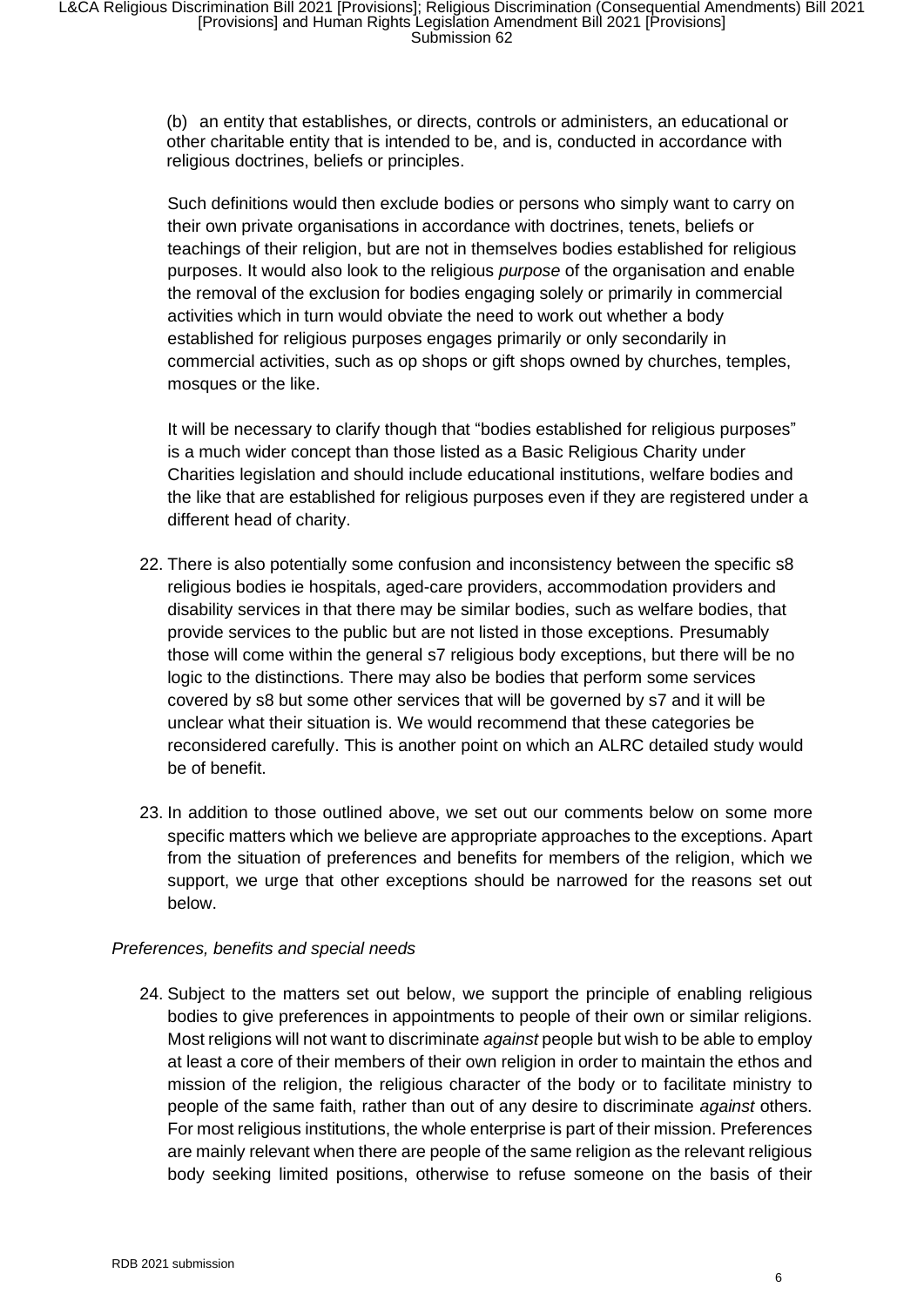religion or lack thereof when there is no one else to preference may just be discrimination.

- 25. We also support the s43 ability of voluntary religious bodies, whose membership is restricted to people of a particular religion, to give benefits to members, but this should be expanded to cover the giving of benefits to members of the same religion (rather than just to members of the body), such as scholarships or discounts or preference in admission to schools or use of facilities or in appointments to boards and committees, including the boards of s8 organisations. Due to separate bodies within the same religious umbrella, the members of the same religion may not be members of the particular voluntary body so that s43 as currently drafted will not cover this need.
- 26. These exceptions we seek have nothing to do with sexuality or gender identity, which should still be governed by sex discrimination legislation. We urge that amendments be made to the *Sex Discrimination Act (Cwlth)* to give better protection to LGBTIQ+ people. From an Anglican point of view, LGBTIQ+ Anglicans are members and leaders in our church, so preferences and benefits are just as much for our LGBTIQ+ members as others.
- 27. If the RDB is amended to provide in a separate section or sections that it is not discrimination under the Act to provide such preferences and benefits to people of the same religion, untied from s7(2) and similar provisions, then the remaining wider religious body exceptions currently in s7(2) can be limited in the manner set out in the sections below. As some of our following comments seek to limit the terms of the exceptions for religious bodies, we do not support the current drafting of the preference provisions where they appear only as an instance of a wider set of religious body exceptions. We would support modified preference provisions within a scheme which encapsulates the concerns set out below.
- 28. We also support s10 of the RDB which enables conduct to meet needs arising out of a religious belief or activity. We assume that this caters for provision of services or accommodation for people of their own faith, who are usually not able to have their religious needs catered for as well elsewhere. We note this applies in religious agedcare facilities and hospitals which cater for food, pastoral care and worship appropriate for people of that religion. It may also be used to provide places and scholarships for students to attend schools which provide for education, worship, food and timing of sports and lessons suitable for people of that faith.

# *Other exceptions should only apply where necessary under doctrines, tenets, beliefs or teachings*

29. Apart from the situation of preferences and special needs outlined above, in order to achieve a better balance and reduce other forms of discrimination, we suggest that rather than conduct simply being "in accordance with" doctrines, tenets, beliefs or teachings but be "*required under or in order to conform with*" doctrines, tenets, beliefs or teachings. There may be a wide scope for what is merely considered desirable to suit doctrines, tenets, beliefs or teachings, but harm to others could be restricted by only allowing exceptions for behaviour that is required by the doctrines, tenets, beliefs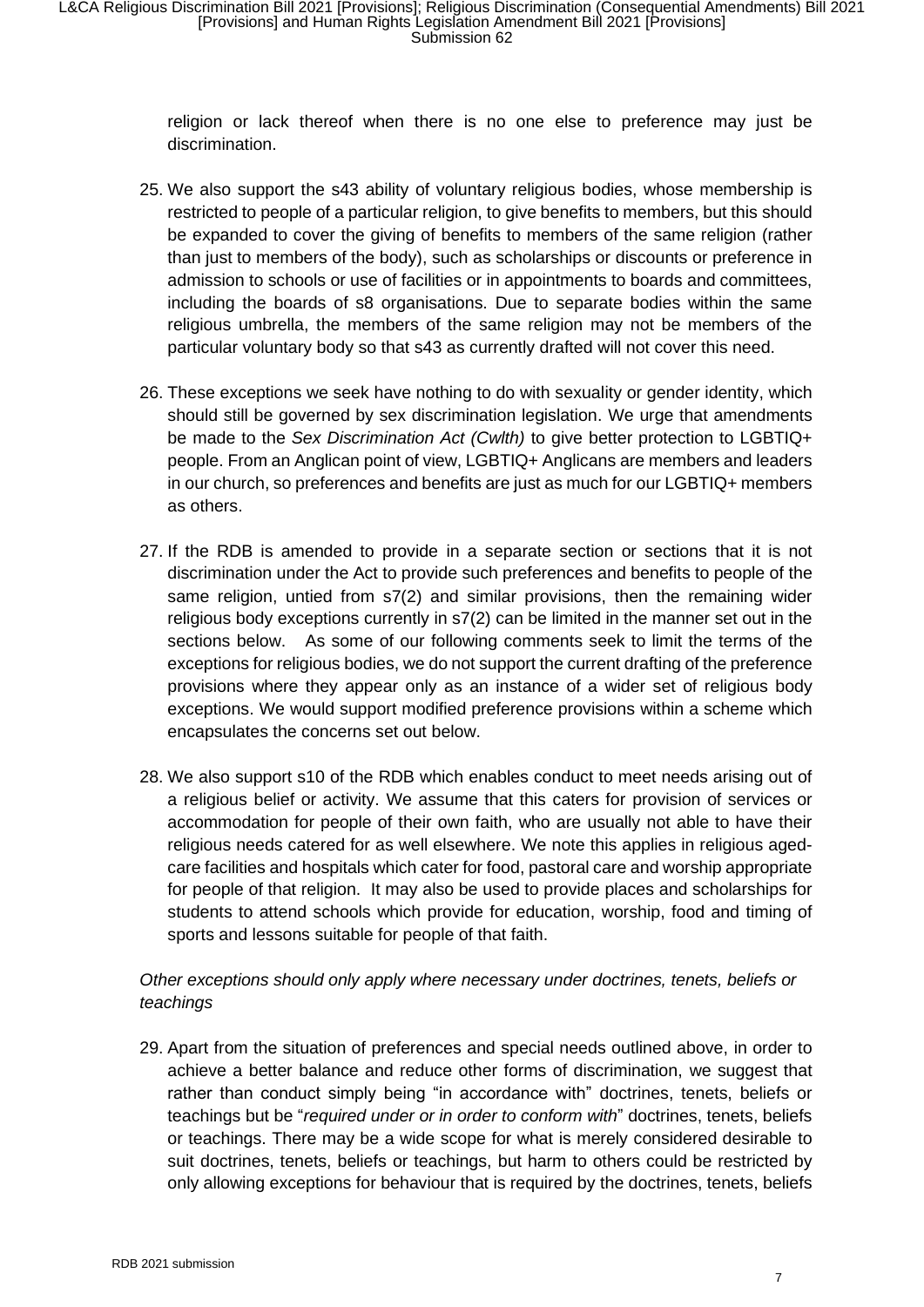or teachings, not conduct that is entirely optional. For example, people serving in a gift shop of a religious institution may prefer not to sell wedding goods for a same-sex marriage, but there may be no doctrines, tenets, beliefs or teachings which require them to deny such services.

30. These comments apply wherever these terms appear, in ss7 to 9 and s40(2).

*Determining doctrines, tenets, beliefs and teachings: Need more than just another person from the same religion* 

- 31. We note that the RDB changes the usual test used for religious body exceptions for determining whether something is in accordance with the doctrines, tenets, beliefs or teachings of the religion. Instead of a more objective test of whether a belief "may reasonably be regarded as being" in accordance with the doctrines, tenets, belief or teachings of the religion, the test in the RDB is whether "*a person of the same religion as the first person/religious body could reasonably consider to be"* in accordance with the doctrines, tenets, beliefs or teachings of that religion – see for example,  $s7(2)$  and  $s9(3)(c)$ ,  $s40(2)$  (c) of the RDB.
- 32. While we recognise the difficulties of an outsider like a court determining doctrines of a religion, this is common in legislation and the exercise has been undertaken in courts and tribunals, usually with a great degree of deference to leaders of the religion on what the doctrines are. We acknowledge that in religious freedom cases, the emphasis is on the individual's freedom to believe, which is necessarily subjective. This subjective view of religious belief and activity is appropriately maintained in the RDB in relation to whether a person is discriminated against on the grounds of their religious belief or activity. However, in the context of what is allowed as an *automatic exception* to religious bodies from the discrimination provisions and where there is potential for resulting harm to others, this needs to be narrower. We believe the test requires more than just the views of *any* person of the same religion, no matter how uninformed or peculiar those views may be. We note that person has to "reasonably" consider the matters to be within the doctrines, tenets, beliefs or teachings of the religion. However, this RDB test is only what is reasonable from the perspective of a potentially uninformed individual, which does not assist in narrowing the exception to any great extent.
- 33. We therefore recommend that the usual objective formulation is retained or, alternatively, that the test should at least be whether the conduct or belief is such that a substantial number of persons in senior positions or leadership roles or with authority to determine such matters in that same religion could reasonably consider it to be in accordance with the doctrines, tenets, beliefs or teachings of the religion. This would not require unanimity or even a majority view but to ensure that it is not just a bizarre misinterpretation of doctrine by a very small minority, possibly of two persons, within the religion.

*Avoiding injury to religious susceptibilities – recommend removal of this test*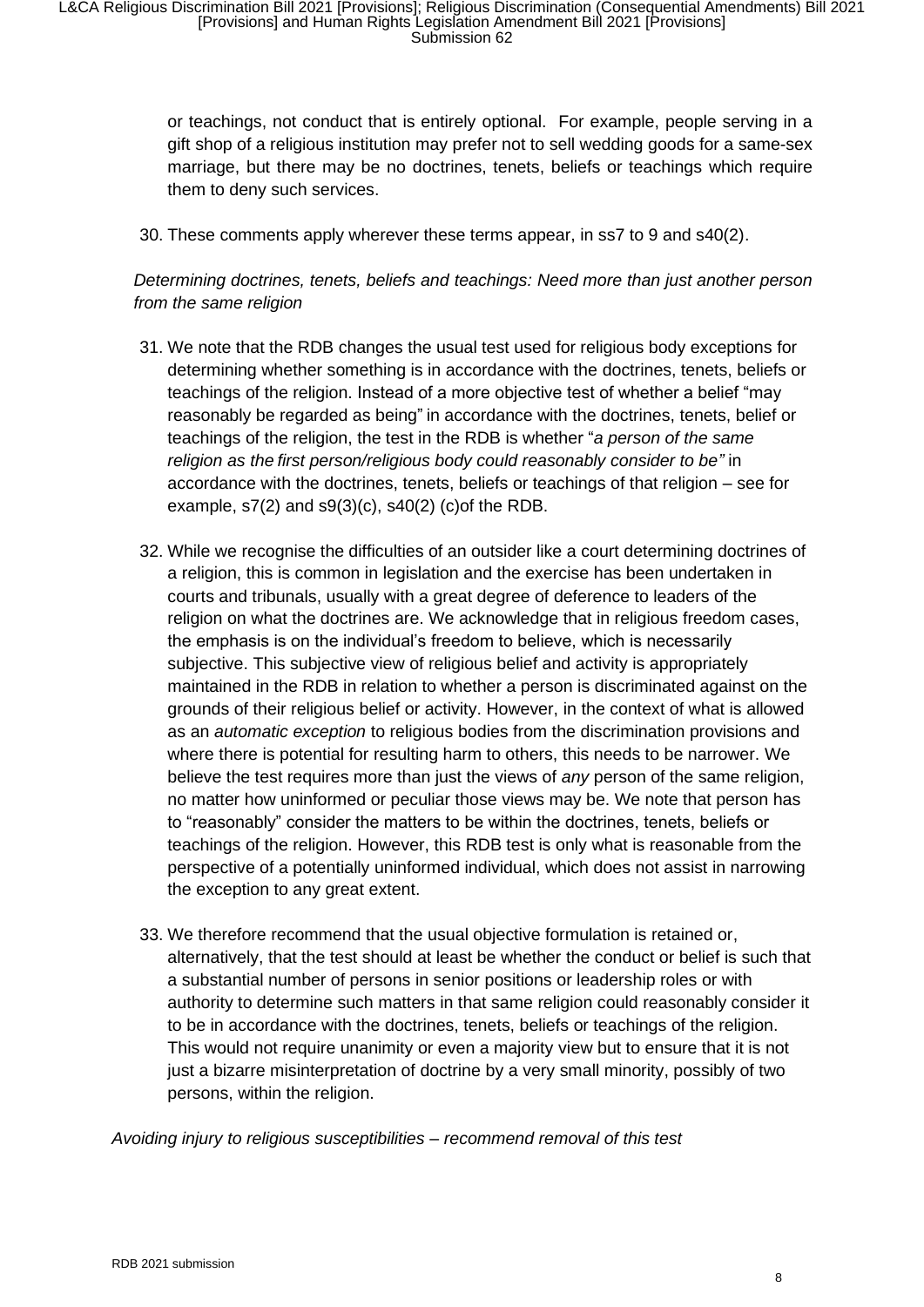- 34. We note that the RDB adds another limb in s7(4) to provide that it is not discrimination under the Act to engage in good faith in conduct "*to avoid injury to the religious susceptibilities of adherents of the religion*". While this is a common term in religious body exemptions in anti-discrimination legislation, it seems inappropriate that differential conduct which is not required by doctrines, tenets, beliefs or teachings of a religion should be exempt from discrimination laws because of some particular religious susceptibilities of adherents or a minority of them. We therefore believe that this limb should be removed wherever it appears in the RDB.
- 35. If it is to remain, contrary to our submissions, then it should be restricted to conduct *necessary* to avoid injury to the religious susceptibilities of adherents of the religion.

### *Publicly available policies need to be applied consistently*

36. We support the requirements for publicly available policies for religious institutions intending to rely on the exceptions to the RDB, such as those outlined in sections such as s7(6), s9(3), s9(5), s40(2)(d) etc. This is important for purposes of transparency. However, we believe that this is not sufficient and that additional requirements need to be imposed to ensure that the policies are also applied consistently. For example, if the policy says that a person is to positively ascribe to certain doctrinal beliefs, one could not use that policy against Muslims but not against agnostics. If there is a policy requiring employees not to engage in sex outside marriage, the exception should not apply if the policy is not used equally in relation to same-sex couples as to heterosexual couples.

In addition, for reasons outlined above in relation to liability under other antidiscrimination legislation, if there is differential application of policies based on sex or sexuality, for instance, then that should be able to be used as evidence of sex discrimination and give rise to consideration under sex discrimination legislation.

37. Further, if the exception is not restricted to conduct *necessary* under the doctrines, beliefs etc as outlined above, there may need to be a further requirement that such policies be reasonable and proportionate for the purposes of complying with the doctrines, beliefs etc of the religious body. If not, there could be a string of unnecessary policies created just to enable religious discrimination.

#### *When must the policy be available?*

38. The exceptions relating to publicly available policies speak about the conduct being in accordance with such policies. Such conduct can include dismissal or failure to promote a person or subject them to detriment – see s19(2). This may mean that the exceptions apply where there is a policy at the time of the relevant conduct, such as at or just prior to the dismissal or other penalty, but there is no requirement that the policy was in place and public at the time when the person was first employed. This means a person could be dismissed on the basis of a policy brought in after they had been working at an organisation for some time, and possibly after they have taken on financial and other commitments in reliance on that employment.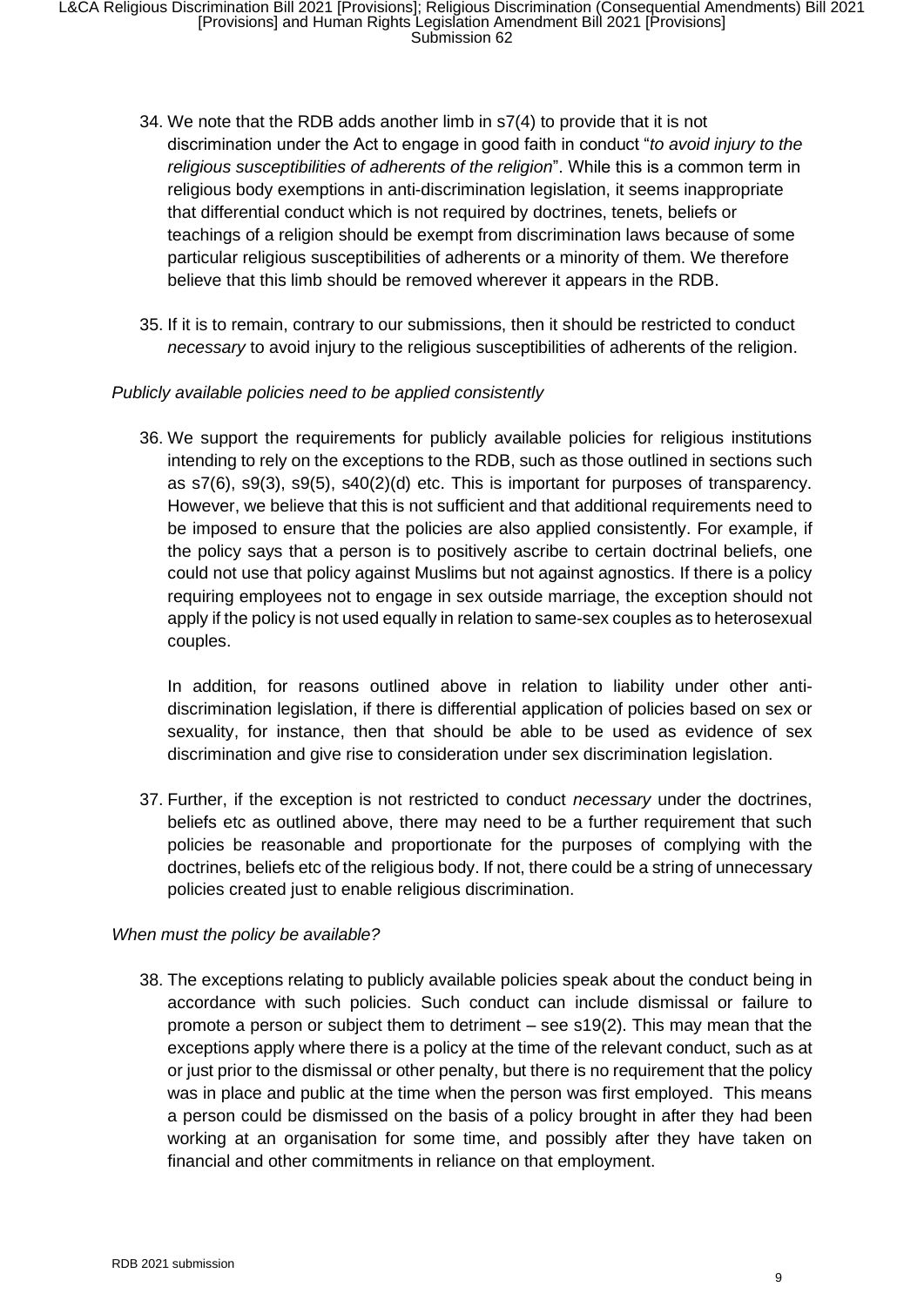L&CA Religious Discrimination Bill 2021 [Provisions]; Religious Discrimination (Consequential Amendments) Bill 2021 [Provisions] and Human Rights Legislation Amendment Bill 2021 [Provisions] Submission 62

39. We urge that it be made clear that in order for the exception to apply, the publicly available policy must be one that was provided to the person at the time of their initial employment. In non-employment situations, such as accommodation and facilities in s40, the policy needs to be in place when the accommodation and facilities are offered, in any event prior to the relevant request is made for use of the accommodation or facilities.

*Removing any exception allowing expulsion or punishment of students or dismissal or penalisation of teachers in educational institutions or of other staff in s8 RDB institutions on grounds of belief*

- 40. The PAC has supported the removal of exceptions to the *Sex Discrimination Act* (Cth) in order to prevent expulsion, suspension or penalisation of students or staff of religious schools on the grounds of sex, sexuality and the like. We believe these exceptions should also be removed or narrowed for students and staff of religious educational institutions as well as the s8 RDB organisations such as hospitals, aged-care providers, accommodation providers and disability services under the RDB.
- 41. Religious beliefs can and do change from time to time and cannot be imposed by schools or employers under the threat of penalty. Security of schooling and employment are essential for well-being and once a person is enrolled or engaged, their forced removal or subjection to penalties are actions too severe and a breach of a person's freedom of religion in circumstances when they can still operate according to the ethos of the school or other religious body. The exception may be where their position is one which involves religious teaching or performance of services, which might be covered by the s39(2) inherent requirement exceptions.
- 42. We note that under s7(2), (4) and (6), it may be possible for existing students at a religious school to be expelled or penalised for their religious beliefs (including possibly beliefs about sexuality) if such conduct is in accordance with the doctrines, tenets, beliefs or teachings of the religion. In the case of employment of teachers and other staff there is the additional requirement for a publicly available policy about it in s7(6) RDB, but there does not appear to be an equivalent for treatment of students. We believe that such harm for students, who are quite likely to change their beliefs over time, is too severe and the expulsion or penalisation of students on the grounds of their religious beliefs needs to be excluded from the exceptions for religious educational institutions.
- 43. For similar reasons, the ability to dismiss or penalise teachers for their religious beliefs, which also may change after they were employed, is too severe. A mere public policy allowing dismissal on the grounds of a person's personal beliefs is not sufficient protection in such circumstances, particularly where the teacher does nothing to promote those personal beliefs or says nothing to criticise the doctrines of the school and where that teacher continues to perform their duties in accordance with the ethos of the school. These should also be carved out of the exceptions, except where the religious beliefs of the employee are an essential part of their role, for instance, chaplains or school principals or religious education teachers etc.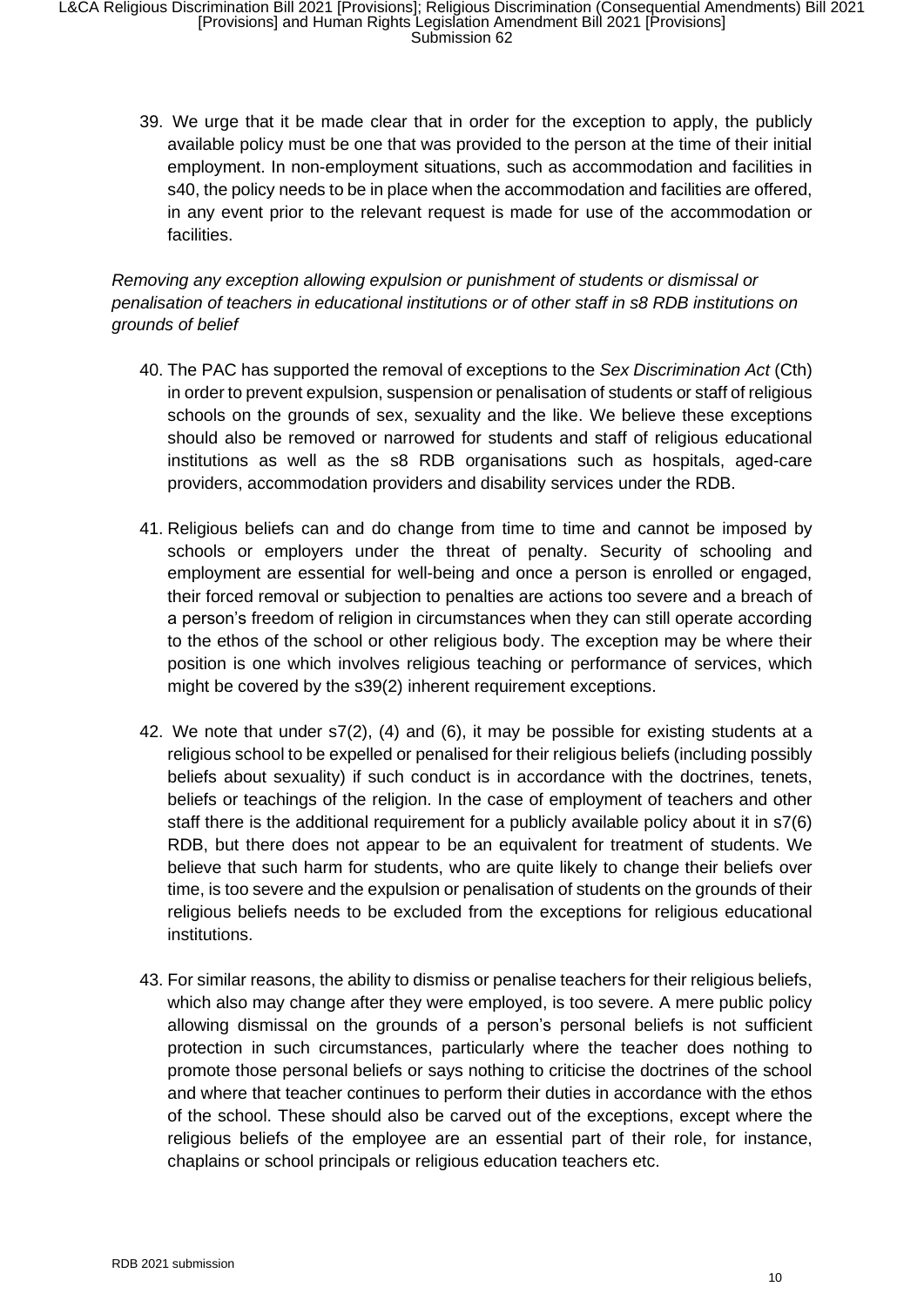- 44. The same considerations apply to the s8 RDB organisations. The concern is that it is not discrimination under s19 of the RDB to suspend, dismiss or impose a detriment on existing employees for their religious beliefs.
- 45. In the cases outlined above, if carved out from the automatic exceptions, the religious educational institution or s8 bodies may still rely on the argument that any conditions, such as conditions to work within the religious ethos of the organisations and not openly question or criticise the religious values of the organisations in the course of their employment, are reasonable conditions so as not to amount to indirect discrimination under s14 RDB. This will enable all the circumstances to be considered to assess reasonableness.

### **Qualifying Body Conduct Rules - s15 RDB**

- 46. We note that qualifying bodies are still not permitted to impose conditions which may restrict a person from making a statement of belief. This raises many of the similar concerns that we had in relation to s12, that is, that a person may, outside practising their profession, trade or occupation, make public statements that are racist or sexist or attack people with disabilities etc. While s15 does not prevent conduct rules when a person makes a statement in the course of practising their profession, the concern is that they could still be using their title and profession to promote the authority of their statement. It is not that clear how the exception in s15(2) of a qualifying rule being an essential requirement of the profession, trade or occupation will be interpreted. For instance, will it enable a qualifying body to prevent, for example, a doctor making statements of belief, outside the practice of their profession, that vaccines are evil?
- 47. This also seems to unfairly privilege religious practitioners in that if similar statements were made by members of a profession, but for reasons not related to religious beliefs or not having such beliefs, then they could be penalised by the qualifying bodies for their statements.
- 48. We continue to recommend that s15 RDB re removed. This does not mean that qualifying body conduct rules will not amount to discrimination on the grounds of religion, as they could still be direct or indirect discrimination under the general provisions, but again, one can look to all the circumstances of the case to assess the reasonableness of any such rules and their application.
- 49. If contrary to our submission above, s15 RDB is to remain, we urge that s15(1) should not apply when a person makes a statement of belief in circumstances in which their profession, trade or occupation is identified.

#### **Exception in s39(1) for domestic duties**

50. We note that religious discrimination is allowed for engaging people to perform domestic duties on premises where a person resides. We do not see any good reason for such an exception. Many people engaged in domestic duties come from a variety of different religions and should not be deprived of the opportunity to work on the basis of their religion. If there is a special religious need giving rise to a person being